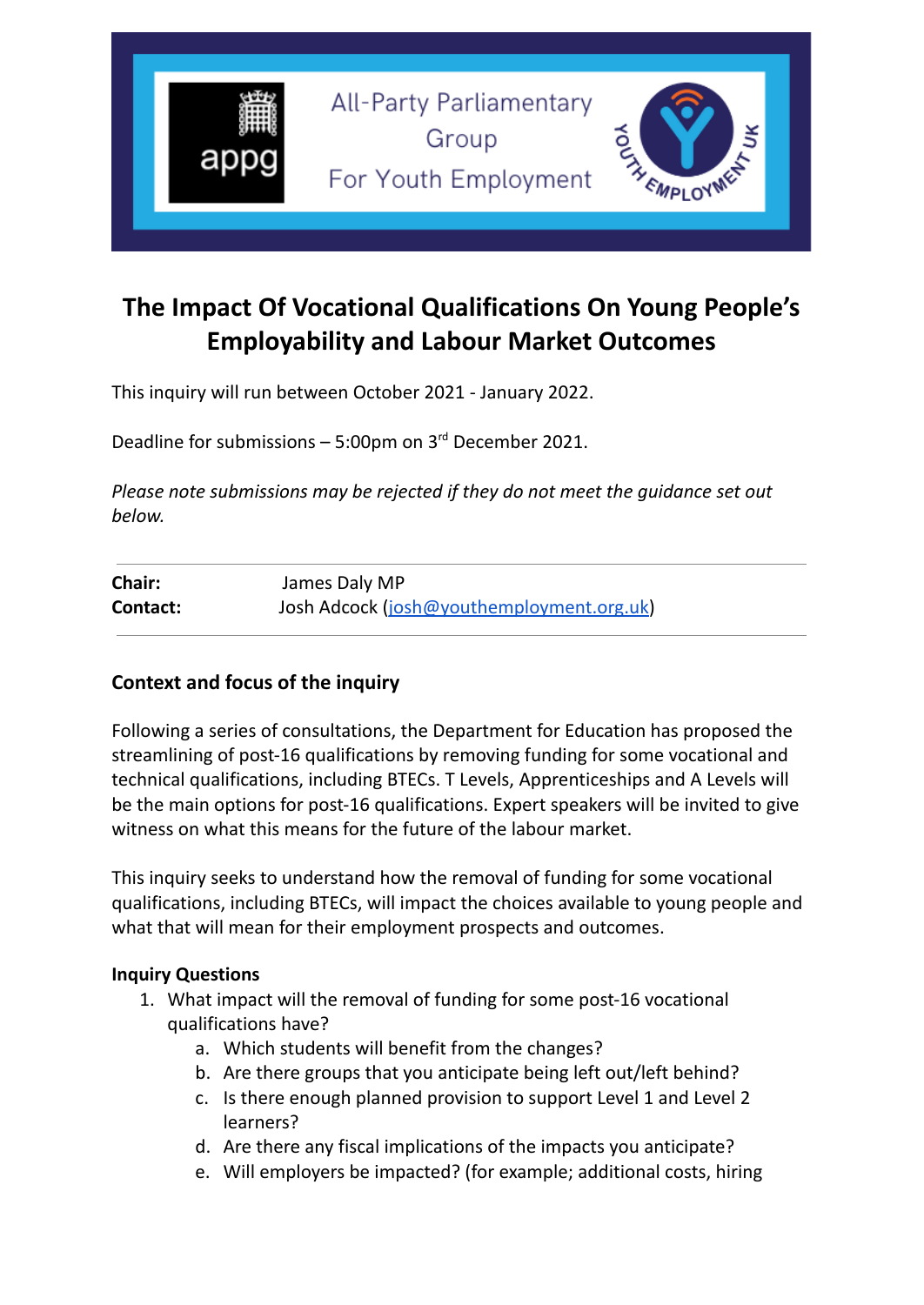

implications or skill gaps).

- f. Can the existing provisions for careers information, advice and guidance (CIAG) support the proposed changes?
- 2. Will the government's proposed ambition for T-Levels, Apprenticeships and A Levels post-16 support the needs of young people in the future economy?
- 3. Will the government's proposed ambition for T-Levels, Apprenticeships and A Levels post-16 support the needs of employers in the future economy?
- 4. What are the likely impacts on youth employment should these proposed changes take place?
	- a. Are there specific short term implications?
	- b. What are the long-term implications?

Submissions should be emailed to [josh@youthemployment.org.uk](mailto:josh@youthemployment.org.uk) by the 3<sup>rd</sup> December 2021, no later than 5:00pm.

## **PLEASE NOTE YOUTH EMPLOYMENT UK WILL RETURN ANY SUBMISSIONS THAT DO NOT ADHERE TO THE GUIDANCE FOR SUBMITTING EVIDENCE (see appendix).**

## **Meeting Dates 2021-2022**

26<sup>th</sup> October 2021 - external organisations will be invited to give evidence 23<sup>rd</sup> November 2021 - external organisations will be invited to give evidence January 2022 TBC - a Minister will be invited to give evidence and receive a copy of the Inquiry Report.

# **Appendix - Guidance on giving evidence to an All-Party Parliamentary Group**

If you have difficulty making a submission by email, wish to submit evidence in an alternative format such as an audio file, or would like to make a submission after the formal deadline for evidence, please contact the secretariat for the APPG for Youth Employment.

### **Guidelines**

To successfully make a submission documents need to:

- Be less than 25 MB in size
- Be in Word (doc, docx, rtf, txt ooxml or odt format, **not PDF**)
- Contain as few logos or embedded pictures as possible
- Does not contain text boxes
- Contain no macros

**[www.appgyouthemployment.org](http://www.appgyouthemployment.org)** Chair – James Daly MP Secretariat – Youth Employment UK CIC **[josh@youthemployment.org.uk](mailto:josh@youthemployment.org.uk)**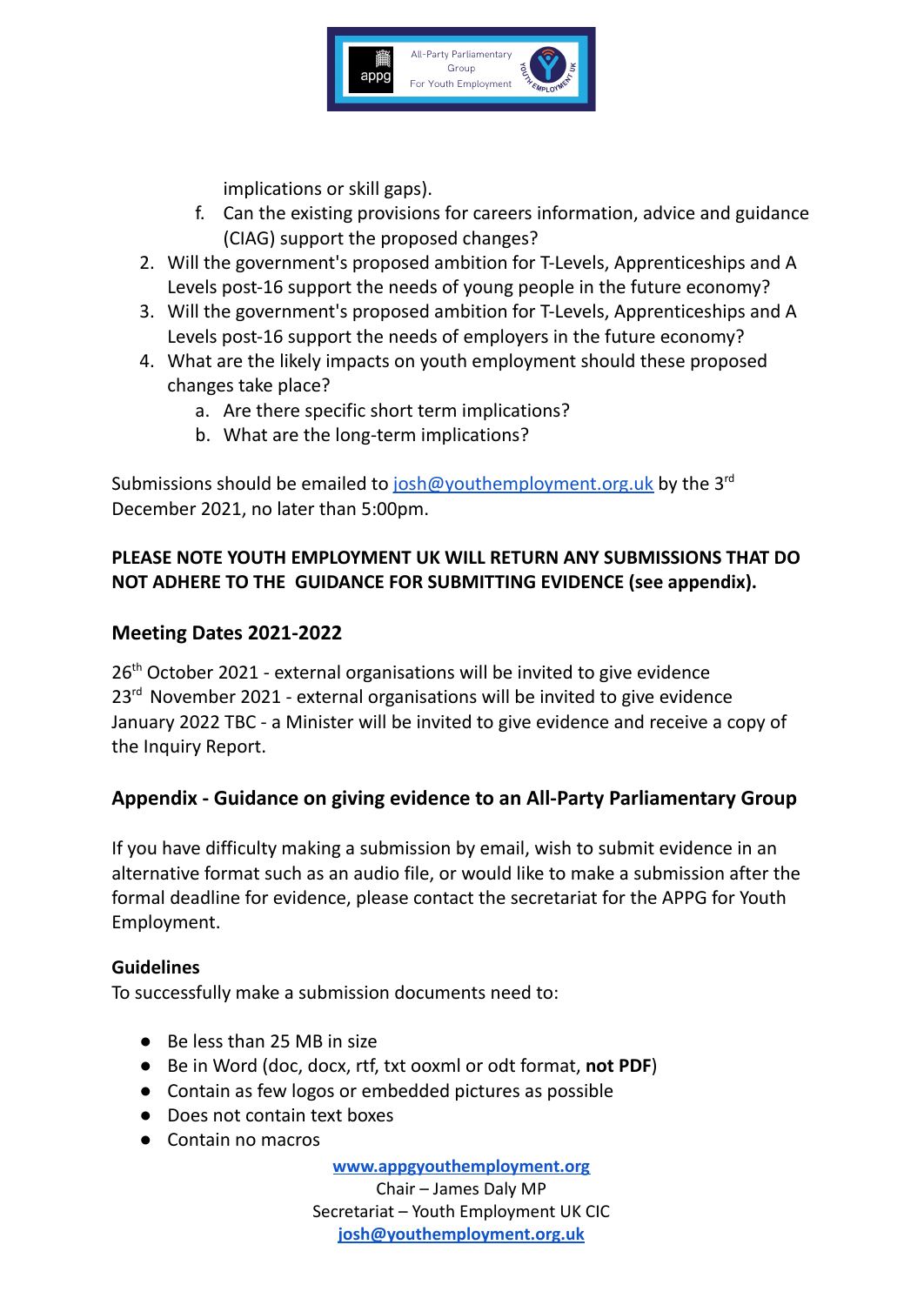

● Comprise a single document. If there are any annexes or appendices, these should be included in the same document.

It also assists the APPG if those submitting evidence adhere to the following guidelines. Each submission should:

- State clearly who the submission is from, i.e. whether from yourself in a personal capacity or sent on behalf of an organisation, for example the submission could be headed 'Written evidence submitted by xxxxxx'
- Be concise we recommend no more than 3,000 words in length, unless otherwise stated in the inquiry terms of reference
- Begin with an executive summary in bullet point form of the main points made in the submission
- Include a brief introduction about yourself/your organisation and your reason for submitting evidence
- Include any factual information you have to offer from which the APPG might be able to draw conclusions, or which could be put to other witnesses for their reactions
- Include any recommendations for action by the Government or others which you would like the APPG to consider.

#### **Notes on making a submission**

Those making a submission to an APPG inquiry should note the following:

- The APPG will publish most of the written evidence they receive (where it will be accessible to search engines).
- If you do not wish your submission to be published, you must clearly say so and explain your reasons for not wishing its disclosure. The APPG will take this into account in deciding whether to publish. If you wish to include private or confidential information in your submission to the APPG, please contact the secretariat of the APPG to discuss this.
- An APPG is not obliged to accept your submission as evidence, nor to publish any or all of the submission even if it has been accepted as evidence. This may occur where a submission is very long or contains material to which it is inappropriate to give to parliamentary candidates
- Material already published elsewhere should not form the basis of a submission, but may be referred to within a submission, in which case it should be clearly referenced, preferably with a hyperlink.
- You should be careful not to comment on matters currently before a court of

**[www.appgyouthemployment.org](http://www.appgyouthemployment.org)** Chair – James Daly MP Secretariat – Youth Employment UK CIC **[josh@youthemployment.org.uk](mailto:josh@youthemployment.org.uk)**